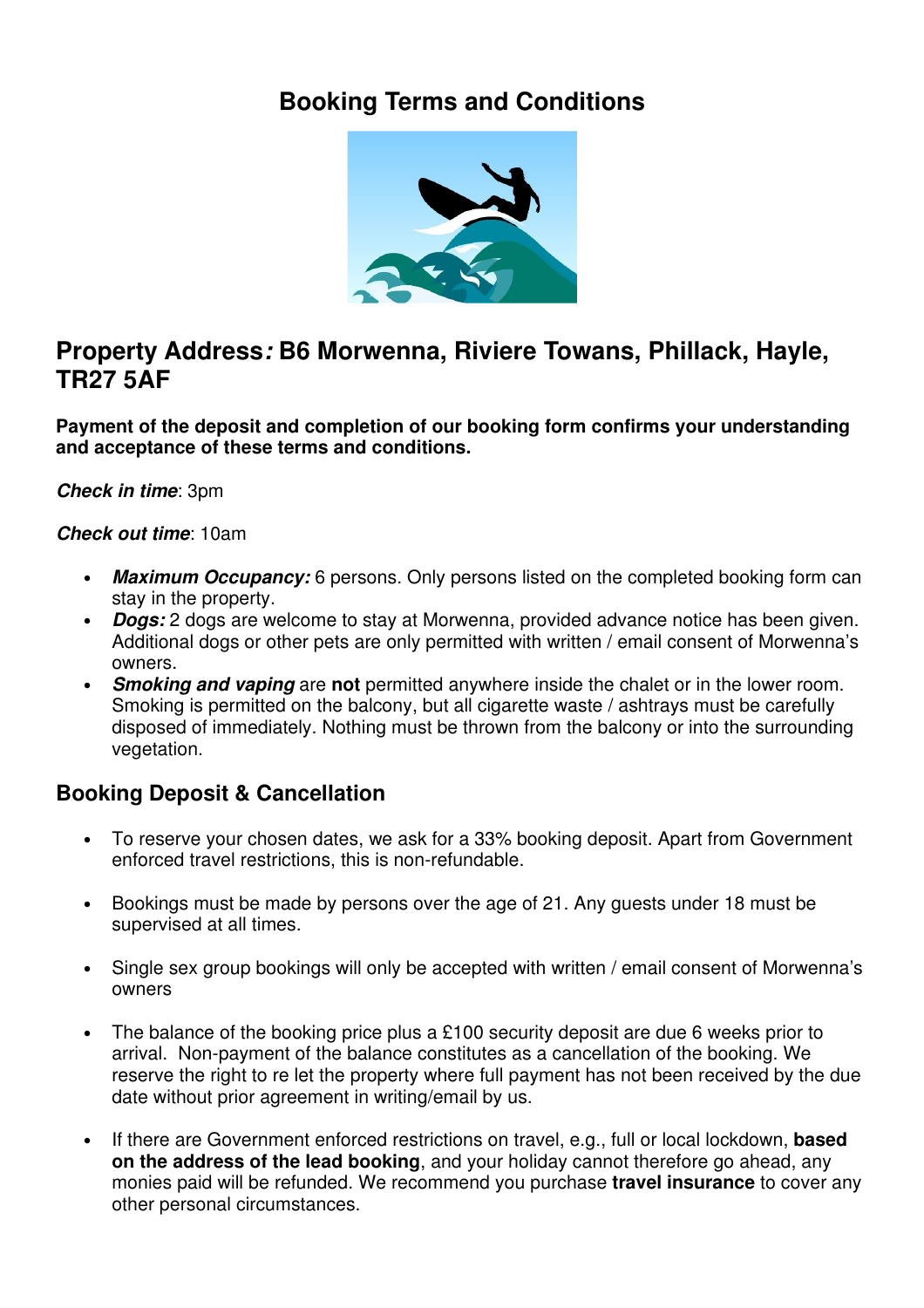- For cancellations less than 6 weeks prior to arrival; if we are unable to re let the property, we reserve the right to retain monies equivalent to the loss of income, e.g., we will refund you the equivalent of the security deposit (if paid), cleaning costs and amenities based on the number in your party.
- We reserve the right to terminate a holiday without compensation where the unreasonable behaviour of the persons named on the booking (or their guests) may impair the enjoyment, comfort or health of others. This clause applies if guests are in serious breach of the site rules, which are listed on our website.
- We will not cancel a booking save for exceptional circumstances beyond our control, e.g., a Force Majeure event, including but not limited to, flood, storm damage, fire, urgent unforeseen repairs required to the property, destruction or damage of the property or road blockages. Notification will be given of the cancellation as soon as possible and we will promptly refund all payments made. Our liability for cancellation will be limited to payments made to us.
- Any problem or complaint which you may have concerning your holiday must be immediately reported directly to us and we will endeavour to put matters right. Any complaints only reported at the end of your holiday will not be considered where we have been afforded the opportunity to take remedial action.

#### **Security Deposit**

Morwenna is a private holiday home. We ask that you treat it with the same respect as you would your own home and leave it as you would wish to find it.

A £100 security deposit is included with the final balance 6 weeks prior to arrival. This will be refunded 2 or 3 days after departure (refunds to credit cards may take up to 7 days to appear on statements).

The refund will be made provided the following provisions are met:

- Departure has not been excessively late, causing delay to our housekeepers.
- No damage has been done to the property or its contents, including linens and towels, beyond normal wear and tear.
- The beds have been stripped and all dirty linen, (including tea towels and bath mats) is ready to be collected by our housekeepers.
- No charges have been incurred due to illegal activity.
- Pets have not damaged furniture or soft furnishings.
- All unused food, debris and rubbish are placed in dustbin sacks in the wheelie bin.
- Dirty dishes have been cleaned and put away, any appliances used have been wiped down, etc.
- Over occupancy, e.g., more than 6 persons staying overnight in the chalet at any one time, without Morwenna's owner's express written agreement.
- No smoking or vaping inside the property or lower room. Any ashtrays on the balcony or outside must be emptied safely into refuse containers.
- Open fires are not allowed on site. Barbecues must only be placed on a stone or concrete surface and situated away from the property. Remember the balcony decking is composite (plastic). It will melt if a barbecue is placed on it, or hot coals dropped onto it!!

Should the above not be met and additional cleaning costs or replacement costs are incurred, these will be deducted from your security deposit.